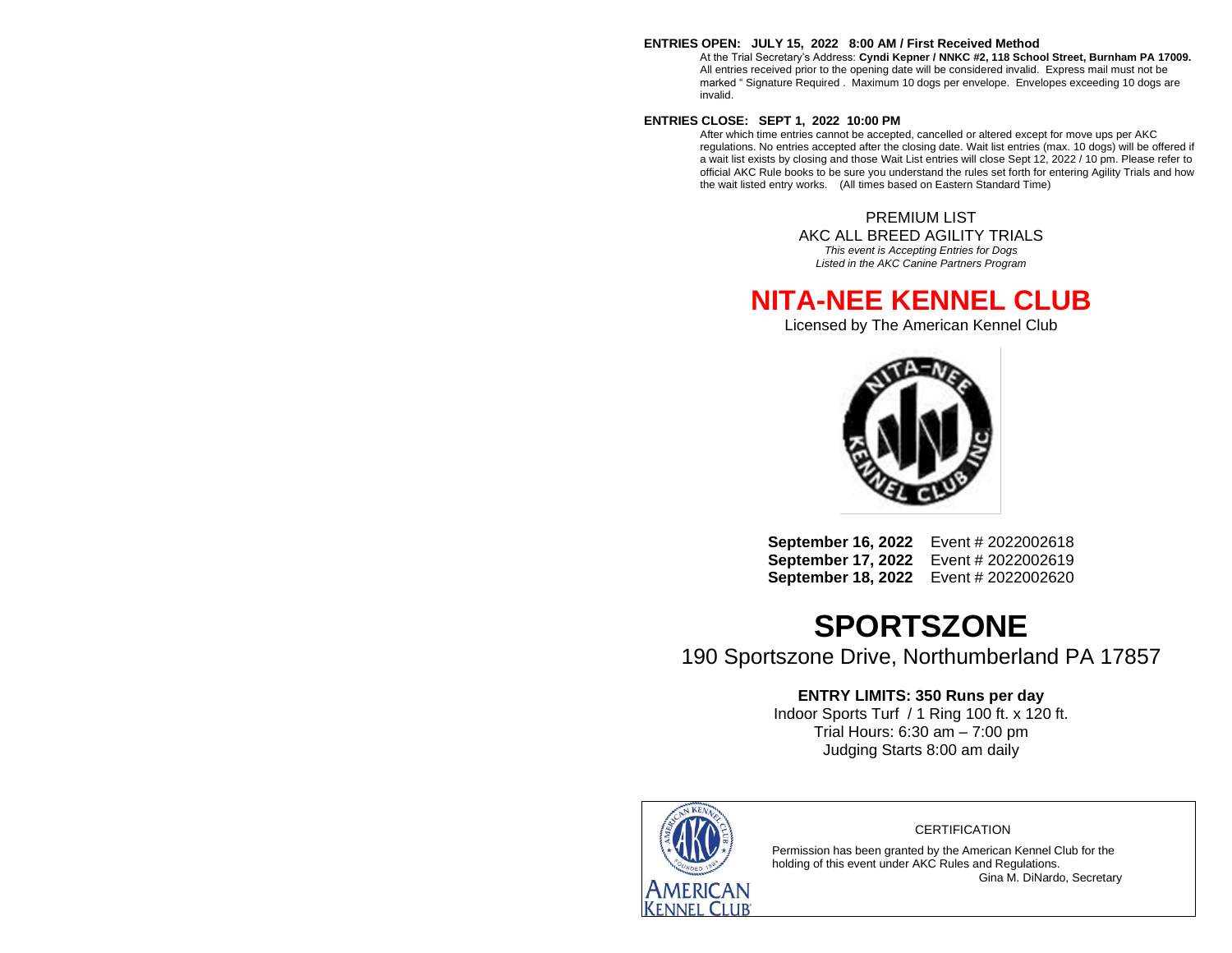#### **OFFICERS OF THE NITA-NEE KENNEL CLUB**

| President                                                              | .Deb Hoy                        |
|------------------------------------------------------------------------|---------------------------------|
|                                                                        | Trish Alexander                 |
| Corresponding SecretaryLinda Neff: 125 Camino Del Sol, Howard PA 16841 |                                 |
|                                                                        |                                 |
|                                                                        | Michele Marini                  |
| <b>TRIAL CHAIR</b>                                                     | <b>TRIAL SECRETARY</b>          |
| Karen Keller                                                           | Integrity Scoring for K9 Sports |
| <b>PO Box 343</b>                                                      | Cyndi Kepner                    |
| <b>Centre Hall PA 16828</b>                                            | 118 School Street               |
| 814-571-9509                                                           | Burnham PA 17009                |
|                                                                        | (717) 250-6710                  |
| karpediemaussies@comcast.net                                           | ckrotteez@comcast.net           |
|                                                                        | www.integrityk9scoring.com      |

#### **EVENT COMMITTEE**

Karen Keller, Sue Reighard, Deb Hoy, Rich Hall, Christie Black, Stacey Brown

#### **VENDOR COORDINATOR**

Contact Jane Zajazkowski at [jzaj@comcast.net.](mailto:jzaj@comcast.net)

#### **JUDGES AND ASSIGNMENTS**

#### **Mark Upshaw, Bloomsburg PA**

#### *Run Order All days: Small to Tall*

| <b>FRIDAY</b>       | <b>SATURDAY</b>     | <b>SUNDAY</b>        |
|---------------------|---------------------|----------------------|
| FAST Exc - Opn, Nov | FAST Exc - Opn, Nov | FAST Exc - Opn - Nov |
| Premier STD         | STD-Exc, Opn, Nov   | T2B                  |
| STD-Exc, Opn, Nov   | T2B                 | STD-Exc, Opn, Nov    |
| T2B                 | Premier JWW         | JWW Exc.Opn.Nov      |
| JWW Exc.Opn.Nov     | JWW Exc.Opn.Nov     |                      |

#### **VETERINARIAN ON CALL**

*Animal Emergency Clinic*

395 Susquehanna Trail, Watsontown PA 17777 (570)-742-7400 / Email[: aec@aecwatsontown.com](mailto:aec@aecwatsontown.com)

Exhibitors should follow their veterinarian's recommendations to assure their dogs are free of internal and external parasites, any communicable diseases and have appropriate vaccinations.

#### **EMERGENCY SERVICES**

**Fire / Ambulance / Police – 911**

#### **EQUIPMENT: M.A.D. Agility Equipment**

**EQUIPMENT WILL BE SUPPLIED BY:** Mark and Jennifer Dreese, McClure PA **[www.madagility.com](http://www.madagility.com/)**

#### **DIRECTIONS**

#### **From Selinsgrove, Sunbury, Northumberland and the South:**

Take Route 11 North into Northumberland. Turn left onto Route 147. Travel 4 miles north on Route 147. Look for SportsZone sign on left.

#### **From Montoursville, Williamsport and the North:**

Take I-180/Route 147 South. Look for the SportsZone sign on the right, ½ mile after the Route 405 intersection.

#### **From Interstate 80:**

Take Exit 212 (South) onto I-180/Route 147 South 8.5 miles. Look for the SportsZone sign on the right, ½ mile after the Route 405 intersection.

#### **ACCOMMODATIONS**

**Holiday Inn Express,** Lewisburg / New Columbia – 160 Commerce Dr., New Columbia, PA 570-568-1100 (mention NNKC to access the block of rooms at \$149/nite)

**Quality Inn**, 613 N. Susquehanna Trail, Selinsgrove, PA 17870, 570-374-8880. Complimentary deluxe continental breakfast. (mention the NNKC dog show to see if they offer a discount.)

**All Suites Inn Budget Host**, 4663 Westbranch Hwy., Lewisburg PA 570-522- 9213. No pet fee for dogs under 10 lbs.

#### **CAMPING INFORMATION**

#### **There will be limited RV Parking w/electric at the trial site. See the registration form included in this premium.**

**Shangri-La Campsite**, 670 Hidden Paradise Rd, Milton, PA 17847, only a mile from the trial site. This campground also has a limited number of pet-friendly cabins. Website is [www.slcreek.com](http://www.slcreek.com/) or call 570-524-4561.

*REMEMBER: Check all Hotel / Camping pet policies at time of reservation.*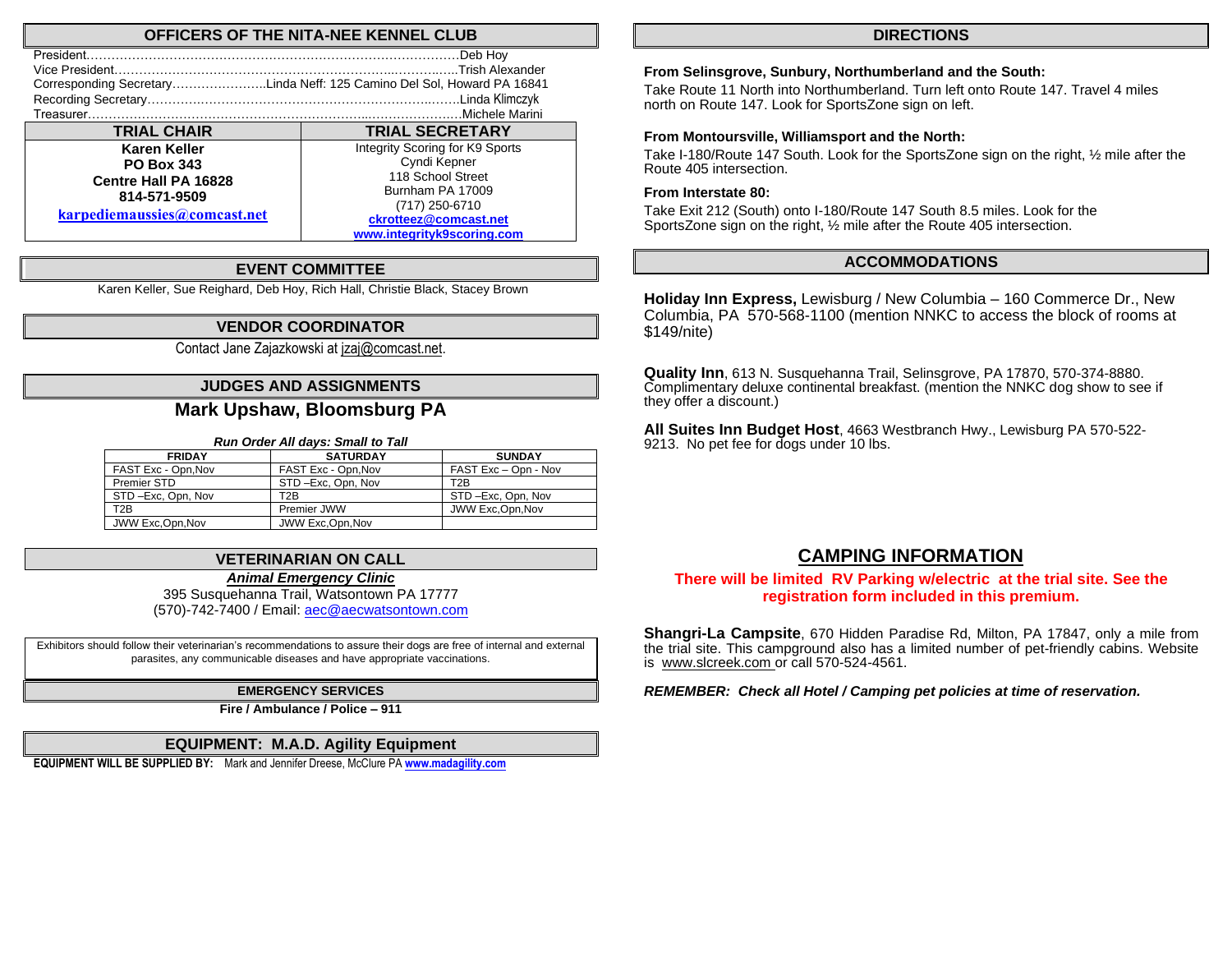| <b>HEIGHT DIVISIONS</b>                                           |                                                                 |                                                                                                                                                                                                                                              |  |  |  |  |  |
|-------------------------------------------------------------------|-----------------------------------------------------------------|----------------------------------------------------------------------------------------------------------------------------------------------------------------------------------------------------------------------------------------------|--|--|--|--|--|
| <b>HEIGHT AT WITHERS</b><br><b>PREFERRED</b>                      |                                                                 |                                                                                                                                                                                                                                              |  |  |  |  |  |
| Handlers may opt to run their<br>dog in a higher height division. | Handlers must run their dog in<br>their proper eligible height. | Owners are responsible for entering their dog in the proper height division.                                                                                                                                                                 |  |  |  |  |  |
| 8"                                                                | 4"                                                              | For dogs 11 inches and under at the withers                                                                                                                                                                                                  |  |  |  |  |  |
| 12"                                                               | 8"                                                              | For dogs 14 inches and under at the withers                                                                                                                                                                                                  |  |  |  |  |  |
| 16"                                                               | 12"                                                             | For dogs 18 inches and under at the withers                                                                                                                                                                                                  |  |  |  |  |  |
| 20"                                                               | 16"                                                             | For dogs 22 inches and under at the withers                                                                                                                                                                                                  |  |  |  |  |  |
| 24"                                                               | 20"                                                             | For dogs over 22 inches at the wither                                                                                                                                                                                                        |  |  |  |  |  |
| $24C$ "                                                           | n/a                                                             | Dogs who measure into the 8" through 20" regular jump height divisions may opt to<br>enter the 24-choice height division at their owner's discretion. Dogs who measure into<br>the 24" regular jump height division may not enter 24-choice. |  |  |  |  |  |

#### **MEASURING AND HEIGHT CARD INFORMATION**

It is the exhibitor's responsibility to have their dog measured at a trial when needed. It is also the exhibitor's responsibility to mark their entry form correctly as to measuring status. Be sure to refer to Agility Rules and Regulations for full details

#### *NEW* **Simplified Jump Height Card Process**

• You need to check the box "YES" on form if your dog will require measuring at this trial. Check "NO" if your dog will not need measured.

#### **DOGS ELIGIBLE TO ENTER**

All dogs fifteen (15) months of age or older that are registered with the American Kennel Club or that have AKC Limited Registration, Purebred Alternative Listing/Indefinite Listing Privileges (PAL/ILP) or an AKC Canine Partners listing number, or approved Foundation Stock Service (FSS) breeds are eligible to participate in this trial.

Dogs with a Purebred Alternative Listing/Indefinite Listing Privileges (PAL/ILP) must be spayed or neutered in order to compete. Wherever the word "dog" is used it includes both sexes.

Dogs should be physically sound. Dogs that are blind shall not be eligible, and neither are bitches in season, aggressive dogs, or dogs suffering from any deformity, injury, or illness which may affect the dog's physical or mental performance. No dog shall compete if it is taped or bandaged in any way or has anything attached to it for medical purposes. Refer to Chapter 2 of the Registration and Discipline Rules for the listing of registerable breeds that may participate. Puppies under **four** months of age are prohibited from the trial grounds.

#### **OBSTACLES AND RING CONDITIONS**

Obstacles will meet the specifications for obstacles in the current edition of the AKC Regulations for Agility Trials. M.A.D. Agility's equipment is within all specs to AKC requirements. 24" spaced weaves, break-away tires and contacts rubberized.

#### **MEASURING OFFICIALS**

Measuring will be available starting at 7:30 am and in between classes as the judge is available. Be sure to have your AKC Registration # with you in case an AKC Rep or VMO is present on trial days to offer official measuring. The judge of record is not a VMO and can not offer official measuring. If it is known that a VMO will be present at the trial, it will be announced in the final confirmation letters.

#### **COURSE WALK-THROUGHS AND WARM-UP INFORMATION**

Handlers will be able to walk each course prior to the start of each class. No dogs will be allowed on course during this time. Handlers with multiple dogs may request to walk with a different height other than the one they are entered in to help accommodate conflicts. It is the handler's responsibility to coordinate conflicts by consulting the judge and ring gate steward. Handlers are not permitted to move themselves on the gate sheets

#### **ENTRY FEES & INSTRUCTIONS**

| Each additional entry of same dog (includes \$3.00 AKC recording fee)\$20 |  |
|---------------------------------------------------------------------------|--|

**Mail** entry forms with fees to: Cyndi Kepner / NNKC, 118 School St., Burnham PA 17009. **Make checks Payable to: NNKC \***Express Mail must be marked NO SIGN REQUIRED. No online, phone or verbal entries accepted. No entry shall be made and no entry shall be accepted which specifies any conditions as to its acceptance. Illegible entries will not be processed and will be returned to the exhibitor. Returned checks do not constitute a valid entry and the Club will add a \$35.00 collection fee to the amount of each returned check. No entry will be refunded after the closing date if the trial cannot open or be completed by reason of riots, civil disturbances, fire, an act of God, public emergency, act of a public enemy or any other cause beyond the control of the organizing committee. No entry fee will be refunded in the event a dog is absent, disqualified, excused or barred from competition by the action of the event committee.

**No entry fee** will be refunded if the trial cannot open or be completed by reason of riots, civil disturbances, fire, an act of God, public emergency, act of a public enemy, or any other cause beyond the control of the organizing committee. No entry fee will be refunded in the event a dog is absent, disqualified, excused, or barred from competition by the action of the Trial Committee.

**Bitches in season** will be awarded a refund, less \$3.00/run processing fee. Notification in writing (including a veterinarian's certificate) must be given to the trial secretary no later than one half hour prior to the start of the first class of the day of the trial. Notifications in writing can be emailed to the TS if not attending the trial but must still be received 30 minutes prior to the start of the first class.

**Injured dogs or handlers** will be awarded a refund less \$7.00/run with a veterinary / physician's certificate. Physician's Certificate should be mailed or emailed to the trial secretary prior to trial, or personally presented to trial secretary prior to the commencing of judging.

**Teams that withdraw due to COVID or other contagious disease**, after the closing date, will be awarded a refund, less \$7.00/run processing fee. Exhibitors who want to withdraw due to any contagious disease must notify the secretary by 10:00 PM on August 27 to receive a full refund. Any notifications after that time will receive a partial refund.

**Trial Secretary will not be held responsible for entries or changes not received at all or not received by any deadline.** It is the exhibitor's responsibility to follow up on any correspondence with the Trial Secretary before any deadline date. If you do not get an email reply back from the Trial Secretary it most likely means she did not get your correspondence and you need to try to contact her again using an alternative form of communication.

#### **RIBBONS – AWARDS – PRIZES**

1st Place=.Blue Ribbon, 2<sup>nd</sup> Place=.Red Ribbon, 3<sup>rd</sup> Place=Yellow Ribbon, 4<sup>th</sup> Place=White Ribbon, Qualify=Green Flat Ribbon

MACH and PACH Ribbons to those earning the title at this trial. M.A.D. Agility provides MACH BARS to those who achieve this title at this trial.

| <b>CLASSES OFFERED</b> |                            |                              |  |  |  |  |
|------------------------|----------------------------|------------------------------|--|--|--|--|
| <b>CLASS</b>           | <b>REGULAR</b>             | <b>PREFERRED</b>             |  |  |  |  |
| <b>STD</b>             | Novice A & B, Open, EX/MAS | Novice P. Open P. EXP & MASP |  |  |  |  |
| <b>JWW</b>             | Novice A & B, Open, EX/MAS | Novice P. Open P. EXP & MASP |  |  |  |  |
| <b>FAST w/FEO</b>      | Novice A & B, Open, EX/MAS | Novice P. Open P. EXP & MASP |  |  |  |  |
| T2B w/FEO              | T2R                        | T <sub>2</sub> RP            |  |  |  |  |
| <b>Premier</b>         | <b>JWW &amp; STD</b>       | <b>JWWP &amp; STDP</b>       |  |  |  |  |

Please see the AKC Regulations for Agility Trials for current class descriptions. Dogs must be entered only in Regular Classes or Preferred Classes with no crossover between them allowed at the same set of trials.

**FOR MORE INFORMATION:** GO TO: **<http://www.akc.org/dic/events/agility>**

.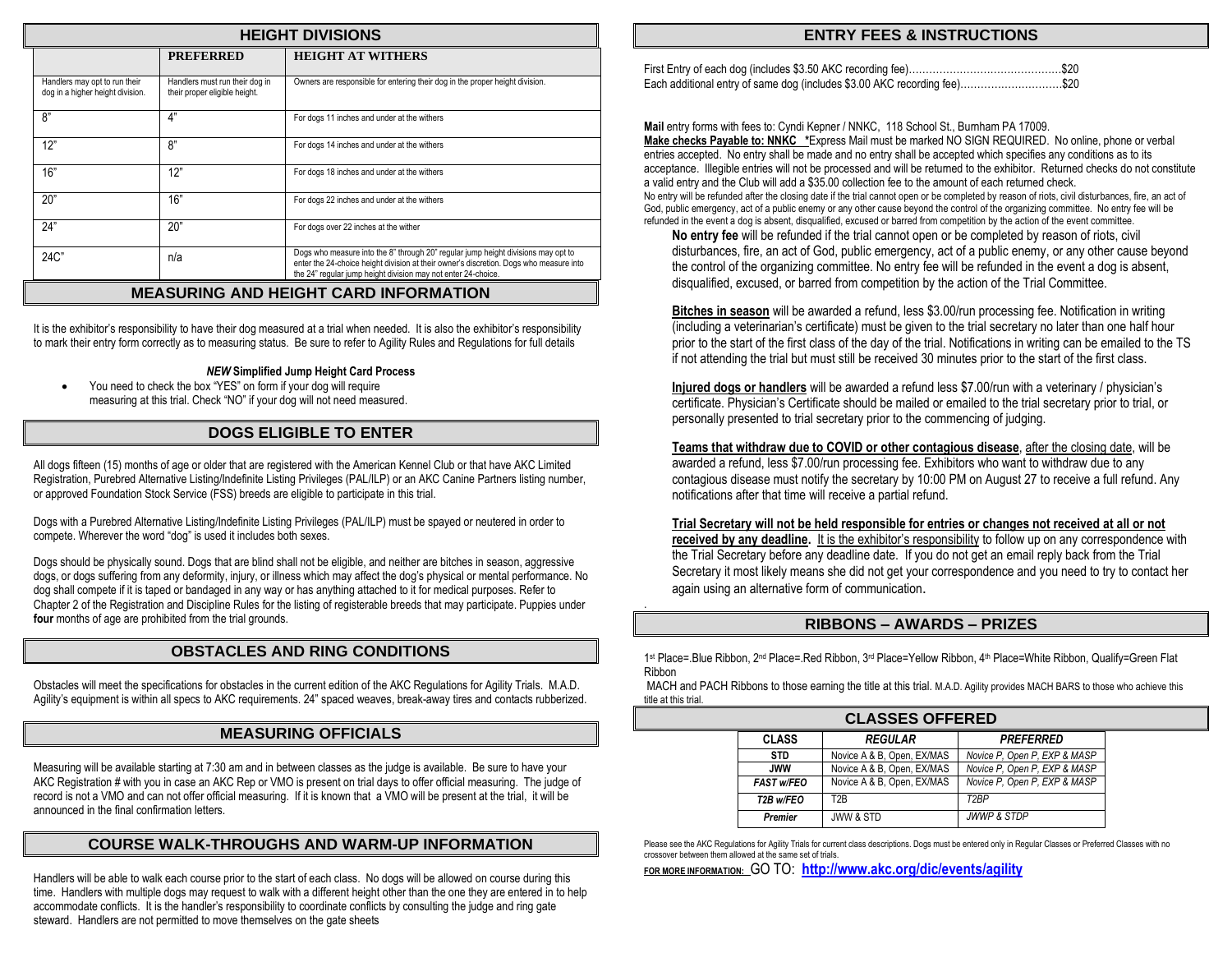#### **Reminder for Mixed Class entries:**

#### **Entering a Mixture of Regular and Preferred Classes Within the Same Trial Weekend – Multiple Jump Heights Within the Same Trial Day**

Effective January 1, 2020, exhibitors may enter a mixture of both Regular and Preferred classes on the same trial day and/or during a trial weekend. Any mixture of Regular and Preferred classes is allowed. Please note that if a dog qualifies in Regular Master Standard and Preferred Master JWW (or vice versa) on the same trial day, then NO Double Q shall be earned toward either the MACH or PACH title. The Double Q still requires that Standard Agility and Jumpers With Weaves be either both Regular OR both Preferred on the same trial day.

Additionally, within the same Regular or Preferred classes, a dog may now be entered in multiple jump heights within the same trial day. For example, the same dog may now be entered in 20-inch Master STD/JWW while also entered in 24C-inch Premier STD/JWW on the same trial day.

**A separate entry form must be submitted** when the same dog is being entered in a mixture of Regular and Preferred and/or different jump heights within the same trial weekend thereby clearly indicating which class(es) and/or jump heights belong together for each trial day of the weekend.

# WORKERS : **Trial Day Sign ups:**

**A white board will be available at the trial for volunteers to sign up when they arrive.**

- Workers will receive coupons to use for food or vendor purchases as a token of our appreciation.
- Good Food will be available for purchase on site

#### **The Nita-Nee Kennel Club would like to thank all of you who volunteer to work at our trials. We would not be able to continue to offer these trials without your generosity.**

# **RV PARKING REGISTRATION FORM**

 **SPORTSZONE DO NOT SEND WITH YOUR ENTRY FORM**

# **Electric 50 amp hook up\* (first come, first serve basis)**

**\*Be sure you bring the correct 50amp plug for your RV If you are bringing your RV to the show site and will be using an onboard generator, please make sure you use an exhaust stack.**

| Electric Thrs - 9/15 (\$30) Fri -9/16 (\$30) Sat - 9/17 (\$30)                   |                             |  |
|----------------------------------------------------------------------------------|-----------------------------|--|
| ____NO Elec. Thrs - 9/15 (Free) ______Fri - 9/16 (Free) ______Sat - 9/17 (Free)  |                             |  |
| Make/Model of RV/Camper: __________________________________Length_______________ |                             |  |
| License Plate: Management Plate:                                                 |                             |  |
| <b>IMPORTANT NOTE: Make CHECK payable to: SPORTSZONE</b>                         |                             |  |
| Send form & check to:                                                            |                             |  |
|                                                                                  | Trish Alexander             |  |
|                                                                                  | 1806 Linnar Rruch Vallav Rd |  |

#### **1806 Upper Brush Valley Rd Centre Hall, PA 16828**

Trish will confirm reservations to let you know the status of your request. [\(talexander@psu.edu\)](mailto:talexander@psu.edu) (814-360-4849)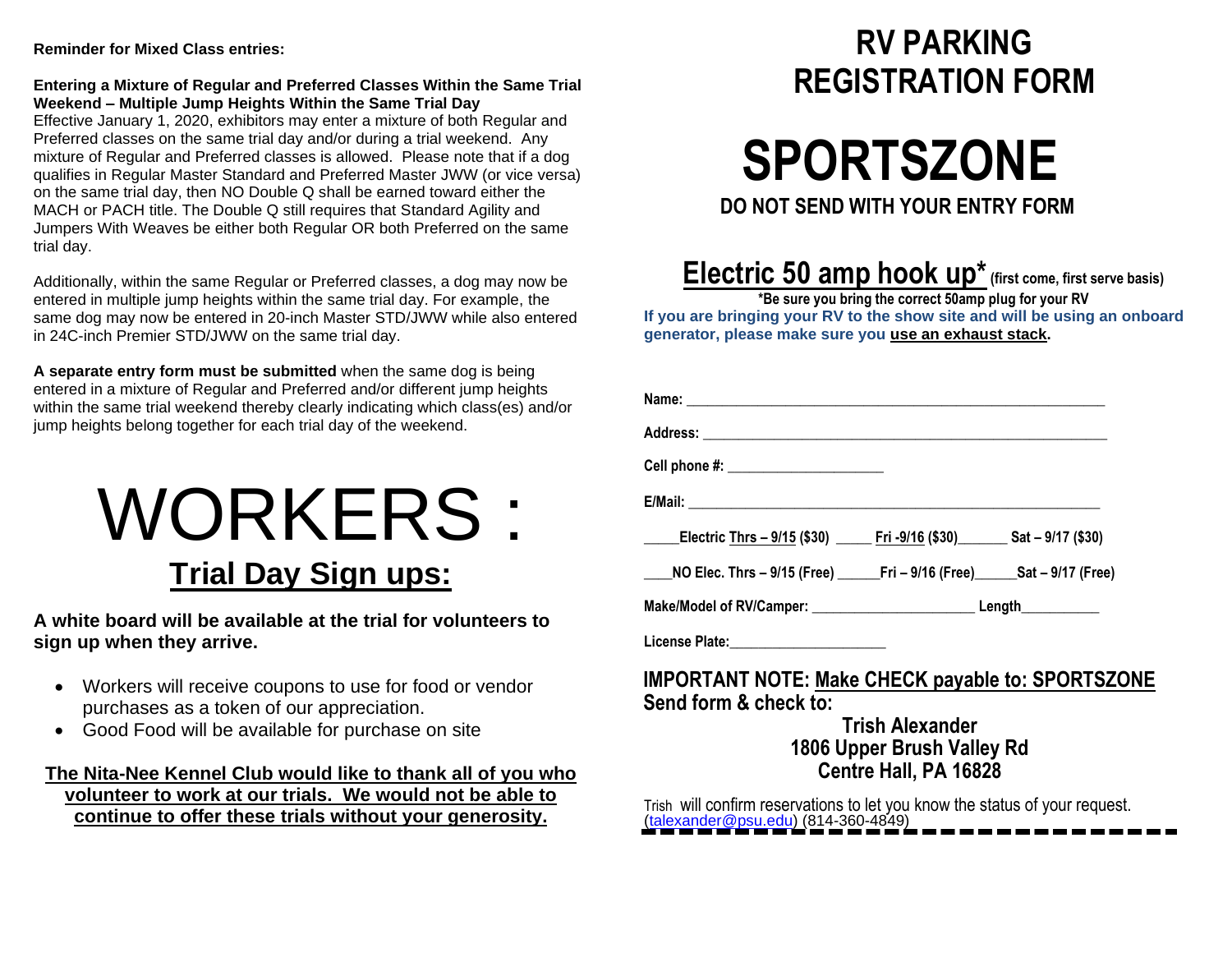FEO and Fix and Go On have been approved by the AKC Board of Directors to remain a permanent part of the AKC Agility program.

#### **Entering for Exhibition Only (FEO)**

FEO allows exhibitors to work with their dogs in a trial environment. FEO is only offered in the Time 2 Beat and FAST classes. Participation in FEO is non-qualifying.

• FEO runs are treated as trial entries. The exhibitor must enter the class(es) (T2B and/or FAST) prior to the closing date, pay class entry fee(s) and the Trial Secretary must record the entry in the Trial Catalog as part of the results for that class. FEO does not need to be noted on the entry form; the handler will declare the day of the show.

• Dogs may be entered in any jump height for FEO runs. If entered in an ineligible jump height, the team is committed to FEO for that run and must declare FEO on the start line. **Day of show jump height changes are not allowed.**

• Dogs may be entered in any level of FAST (Novice, Open, Excellent, Master). If the dog is not eligible for the level entered, the team is committed to FEO for that run and must declare FEO on the start line. **Day of show level changes are not allowed.**

The exhibitor must declare FEO in the ring prior to leading out. FEO may be declared earlier (ex. when checking in at the gate board).

• Toys are allowed in the ring. Toys must be non-audible and may not leave the handlers hand. Toys that roll freely may not be used.

• Food/treats are not allowed in the ring

FEO should be utilized for the benefit of the dog and not as a punitive correction. Harsh verbal and /or physical corrections shall not be tolerated. Any determination of harshness by the judge shall be immediately whistled and the handler will be dismissed from the ring.

• A judge must monitor the entire run. Judges can stop a run at any time

#### **Fix and Go On**

Fix and Go On allows exhibitors to immediately reattempt an obstacle at any time while on course when the dog's performance of an obstacle is not to their expectation. This allows the dog to successfully complete the obstacle then finish the course or leave the ring on a positive note. Using Fix and Go On will result in a non-qualifying score. Fix and Go On is not pre-entered; rather, it occurs during the run.

# **COVID Protocol:**

With the potential for ongoing Covid-19 guideline changes, our Covid-19 rules will be followed in accordance with the current CDC, State and local recommendations at the time of the trials. Final Confirmations will include any known updated information and all exhibitors will be expected to adhere to current policies when entering this trial.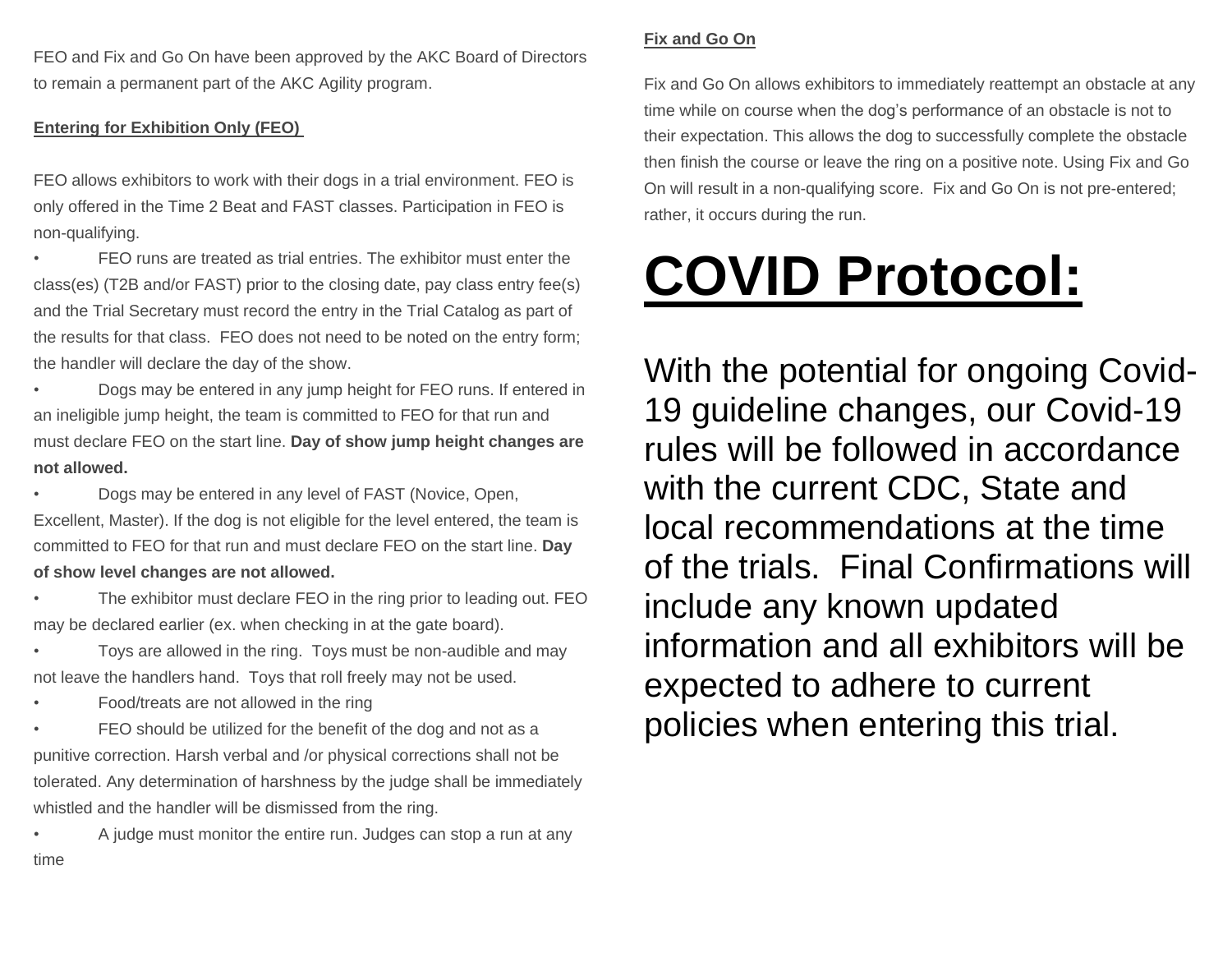#### **ADDITIONAL EXHIBITOR INFORMATION**

#### 1. **WATERPROOF TARPS MUST BE USED UNDER ALL CRATING.**

- **No Food / Drink except Water allowed on sprint turf**
- **Crate-aggressive dogs are not to be situated near any of the rings or busy walkways. This includes outside in vehicles as well.**
- 2. **NO ALCOHOLIC BEVERAGES PERMITTED during trial hours.**
- 3. **All dogs must be on leash when not competing in the ring or at the practice jump.**
- 4. No entry shall be made and no entry shall be accepted which specifies any condition as to its acceptance.
- 5. Exhibitors, through submission of entry, acknowledge that they are familiar with AKC agility rules and regulations and that their dogs are familiar with and able to perform all obstacles safely.
- 6. Telegraph, telephone, email, AKC online entries, fax, and unsigned entries will not be accepted.
- 7. All calls to the Trial Secretary must be before 1 PM Mon Fri or 10am-9pm Sat / Sun.
- 8. Entries not on official AKC entry forms or photocopies of entry forms without agreement and rules printed on the reverse side of the Official AKC Entry Form are NOT acceptable and will be returned!
- 9. Postdated checks and returned checks do not constitute a valid entry fee. The club treasurer will add a collection fee of \$20.00 to the amount of each returned check.
- 10. Owners are responsible for errors in making out entry forms. Entry fees do not have to be refunded in event of such error.
- 11. Exhibitors are responsible for cleaning up after their dogs at the show site. Failure to do so will result in dismissal.
- 12. Dogs may arrive any time prior to their scheduled time of judging. Dogs not required for further judging will be excused.
- 13. Judges will not wait for any dog holding up the judging schedule. Owners or agents alone are responsible for the presence of their dogs in the agility ring when they are called to be judged.
- 14. It is expressly understood that every dog and child at this trial are in the care, custody and control of its owner, handler, or parent during the entire time the dog or child is on the trial premises. Any exhibitor whose dog and/or child create unnecessary disturbances or repeatedly engage in unsafe or disruptive behavior, may, at the discretion of the Trial Committee, be asked to leave the show site. In such case, no refund of any fees will be made.
- 15. Neither the club nor the facility are responsible for the loss of, damage to, or death of any dog exhibited, or the possessions of any participant, whether the result of accident or any other cause.
- 16. Declination of Entries**:** The named Club may decline any entries for cause and may refuse to receive or may remove dogs on account of disease, viciousness or other causes and no one shall have any claim or recourse against the Club or any official thereof.
- 17. Trial Secretary is not responsible for incorrect information on any entry. Trial Secretary is not responsible for entries or emails not received on time or not received at all.
- 18. Treasurer may opt to mail refunds after the trial or hand out at the trial.

#### **DAY TO DAY MOVE UPS**

Per American Kennel Club Regulations for Agility Trials, dogs may be moved up to a higher class, at the request of the Owner, as a result of qualifying for an agility title.

Before the trial, move-ups may be made prior to the move-up deadline via email to [ckrotteez@comcast.net](mailto:ckrotteez@comcast.net) or USPS in writing to Cyndi Kepner / NNKC, 118 School St., Burnham, PA 17009. Verbal move ups will not be accepted.

Move ups prior to a set of trials are due in writing by Monday, 9/12/2022 at 6 pm.

**Day-to-Day Move-ups WILL BE ACCEPTED.** The request for moving up must be made in writing at the trial site to the Trial Secretary not later than the day preceding the event. On trial days, requests must be submitted in writing within 15 minutes after the last run of the trial day for the following day(s) and cannot be conveyed via fax, email, phone or verbally. Forms will be available at the site close to the Results Posting area.

Trial Date: \_\_\_\_\_\_\_\_\_\_\_\_\_\_\_\_\_\_\_\_\_\_\_\_\_\_\_\_\_\_\_\_\_\_\_\_\_\_

Owner's Name:

Call Name: \_\_\_\_\_\_\_\_\_\_\_\_\_\_\_\_\_\_\_\_\_\_

Breed: \_\_\_\_\_\_\_\_\_\_\_\_\_\_\_\_\_\_\_\_\_\_\_\_

### **Move Up To:**

**List EX / MASTER / OPEN on the line:**

 $STANDARD:$ 

**\_\_\_\_\_\_\_\_\_\_\_JWW**:

**\_\_\_\_\_\_\_\_\_\_\_\_FAST**:

**Or simply email your move ups to the Trial Secretary. She will print the email and attach it to your original entry as "request in writing".**